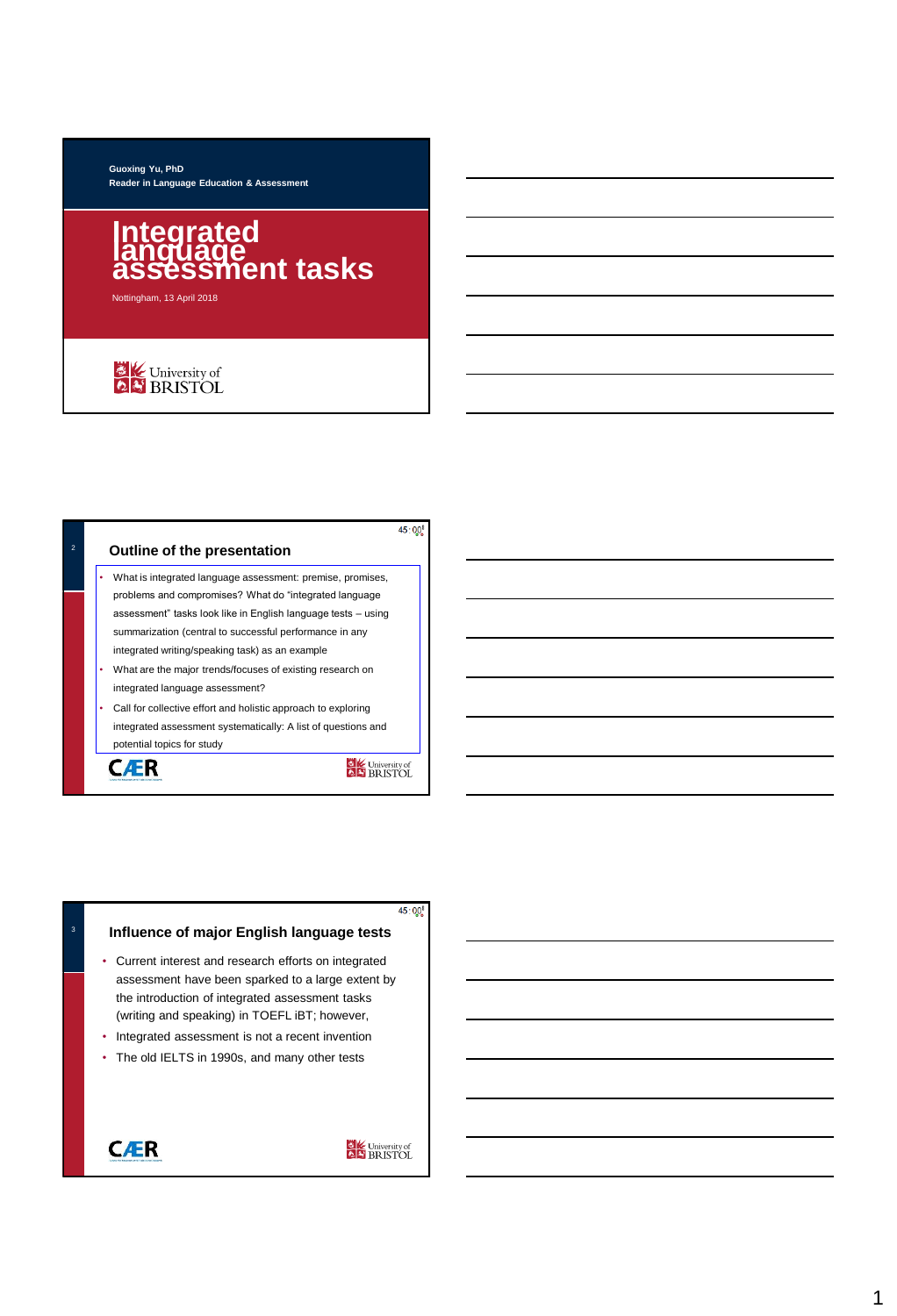#### **Defining integrated assessment tasks (1)**

• *Tasks that require learners or test takers to incorporate substantive content from source materials in print, audio, and/or visual forms*  (Cumming 2013, p.1)

**CÆR** 

4

# University of

 $45:00^{8}$ 



**CÆR** 

University of

## <sup>6</sup> **Defining integrated assessment tasks (3) - Integrated or integrative test?**

• **A pretty old term**: integrative test (Dictionary of Language Testing, 1999) – a test in which learners are required to **combine various skills** in answering test items as opposed to a discretepoint test in which each item focuses on a single element of language

**CÆR**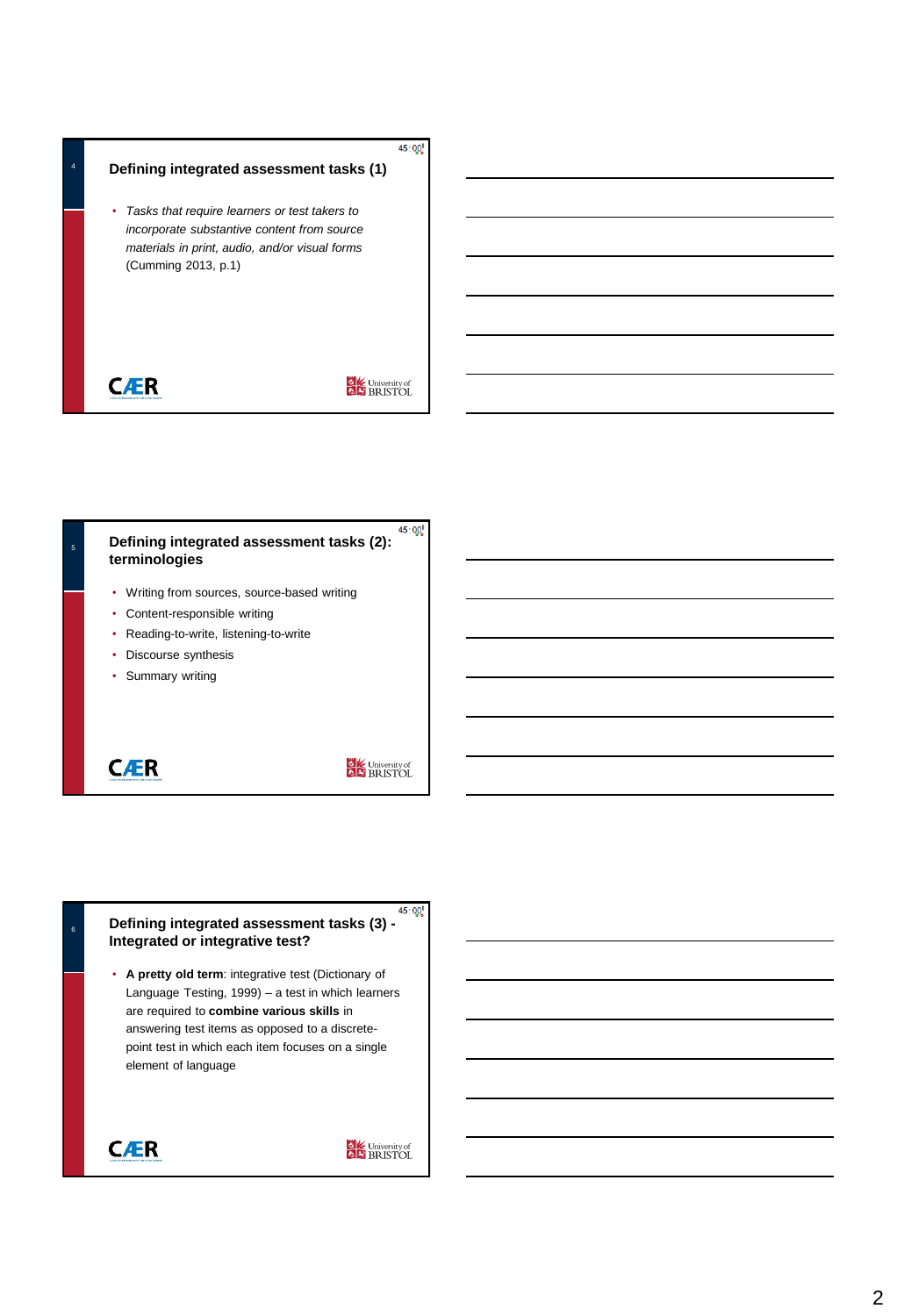8

#### **Defining integrated-ness from different perspectives**

- **SKILL**: Integration of different language skills (e.g., listening-to-speaking, listening-reading-writing)
- **CONTENT**: Integration of language and content
- **SOURCE**: Integration of sources of multimodalities (e.g., video, texts, graphs, see Cog-Pro1 and 2 and 3, funded by British Council on IELTS AWT1, & GEPT in Taiwan funded by LTTC)

**CÆR** 

University of

 $45:00^{8}$ 

#### $45:00^{8}$ **Five promises of integrated writing tasks (Cumming 2013)**

- Provide realistic/authentic, challenging literacy activities
- Engage test takers in writing that is responsible to specific content
- Counter test method or practice effects associated with conventional item types
- Evaluate language abilities consistent with construction-integration or multi-literacies models of literacy
- Offer diagnostic value for instruction or self-assessment



**B**<br>**A** BRISTOL

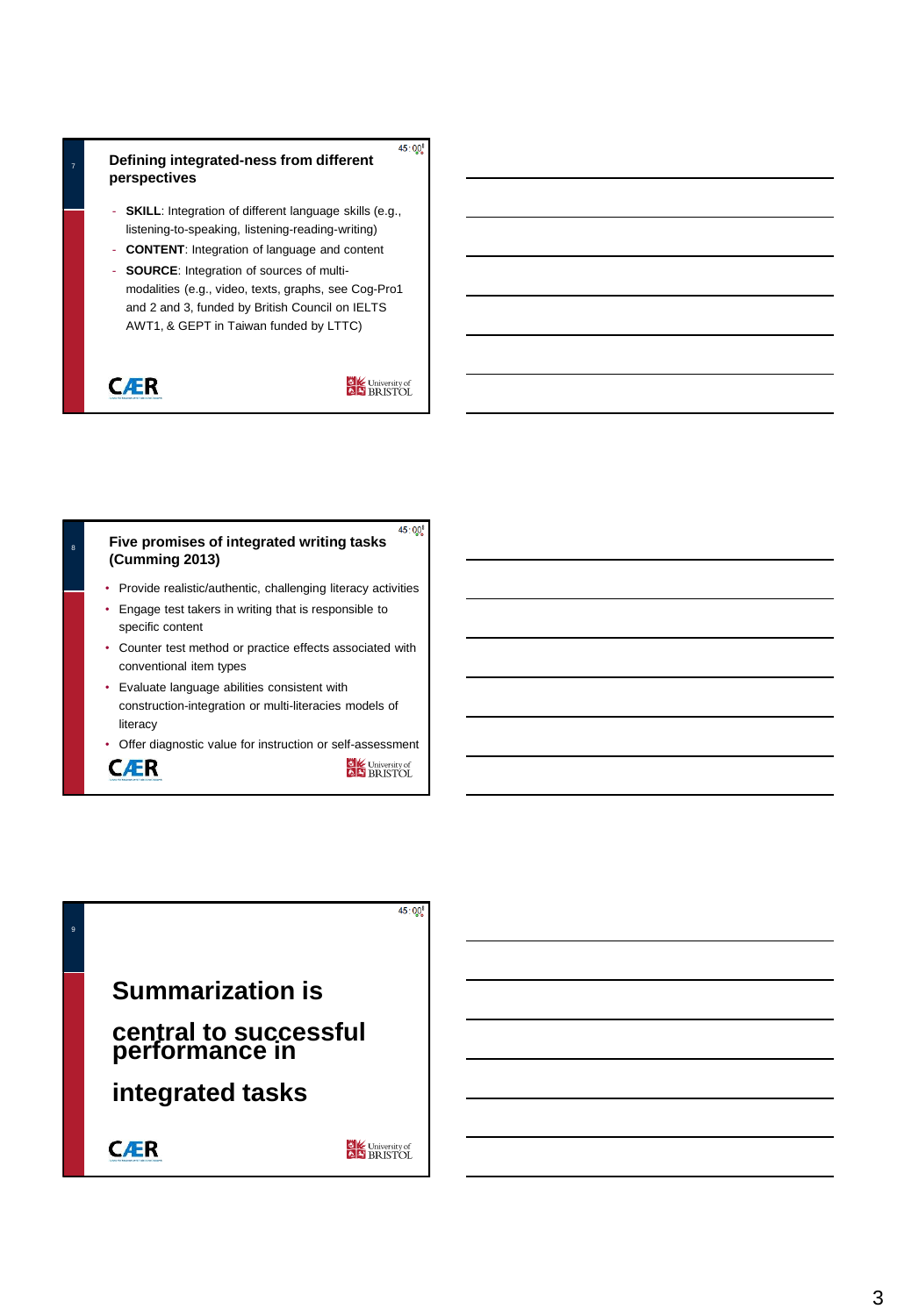#### $45:00^{8}$ <sup>10</sup> **Why integrated assessment tasks (summary-writing as an example): Premise**

- Reading comprehension is a *sine qua non* for summarization (Yu 2005);
- Summarization is a natural entailment of reading comprehension (Kintsch & van Dijk 1978, van Dijk & Kintsch 1983), though not necessarily automatically (Johns 1983)
- *Summarization requires the comprehension, evaluation, condensation, and frequent transformation of ideas that have been presented.*

(Hidi & Anderson 1986: 473-74)

University of

 $45:00^{8}$ 

# **Promises (1)**

- "the **hub** in the wheel of reading comprehension" (Axelrod 1975: 383)
- "an *essential* communicative activity" (Brown and Smiley 1978)
- Summarization tasks have a **natural appeal** because they "simulate real-world tasks in which non-native readers have to read and write a summary of the main ideas of a text" (Cohen 1994: 174)
- Summarization tasks: "a **very common** exercise" in pedagogy (Seidlhofer 1995:2)**, popular** in reading textbooks (see Weir et al. 2000)

**CÆR** 

University of

 $45:00^{8}$ 

#### <sup>12</sup> **Promises (2)**

- Summarization: the **very act** of university students' life (Allison et al 1994, 1995a, b; Friend 2001)
- Summarization skills essential for **content acquisition and academic success** (Friend 2001, Maclellan 1997, Holmes & Ramos 1993, Rea-Dickins, Kiely & Yu 2007)
- "Whatever a person's interest in studying a foreign language, there seems to be **no escape** from the acquisition and development of summarising skills" (Johns 1988:79)

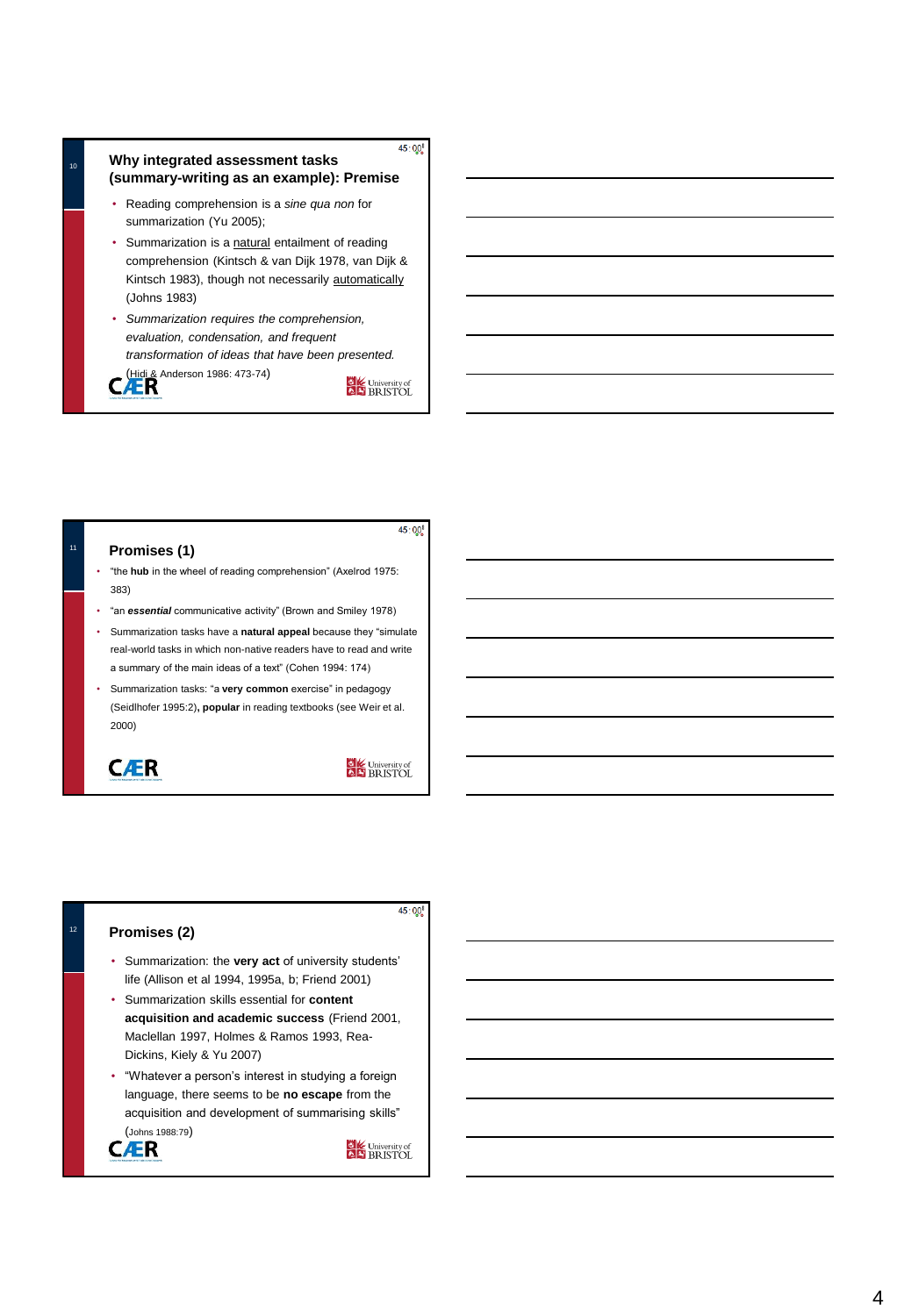#### **Promises (3)**

• "a test requiring test takers to…summarize the **propositional content** in a reading passage, will involve the **full** [emphasis added] range of organizational characteristics" (Bachman 1990: 139)

# **CÆR**

# University of

 $45:00^{8}$ 



#### $45:00^{8}$

#### **The five perils of integrated writing tasks**

- Require threshold levels of abilities for competent performance, producing results for examinees that may not compare neatly across different ability levels;
- Elicit texts in which the language from source materials is hard to distinguish from examinees' own language production (productive vs reproductive, Yu 2013)



15

**CALC** University of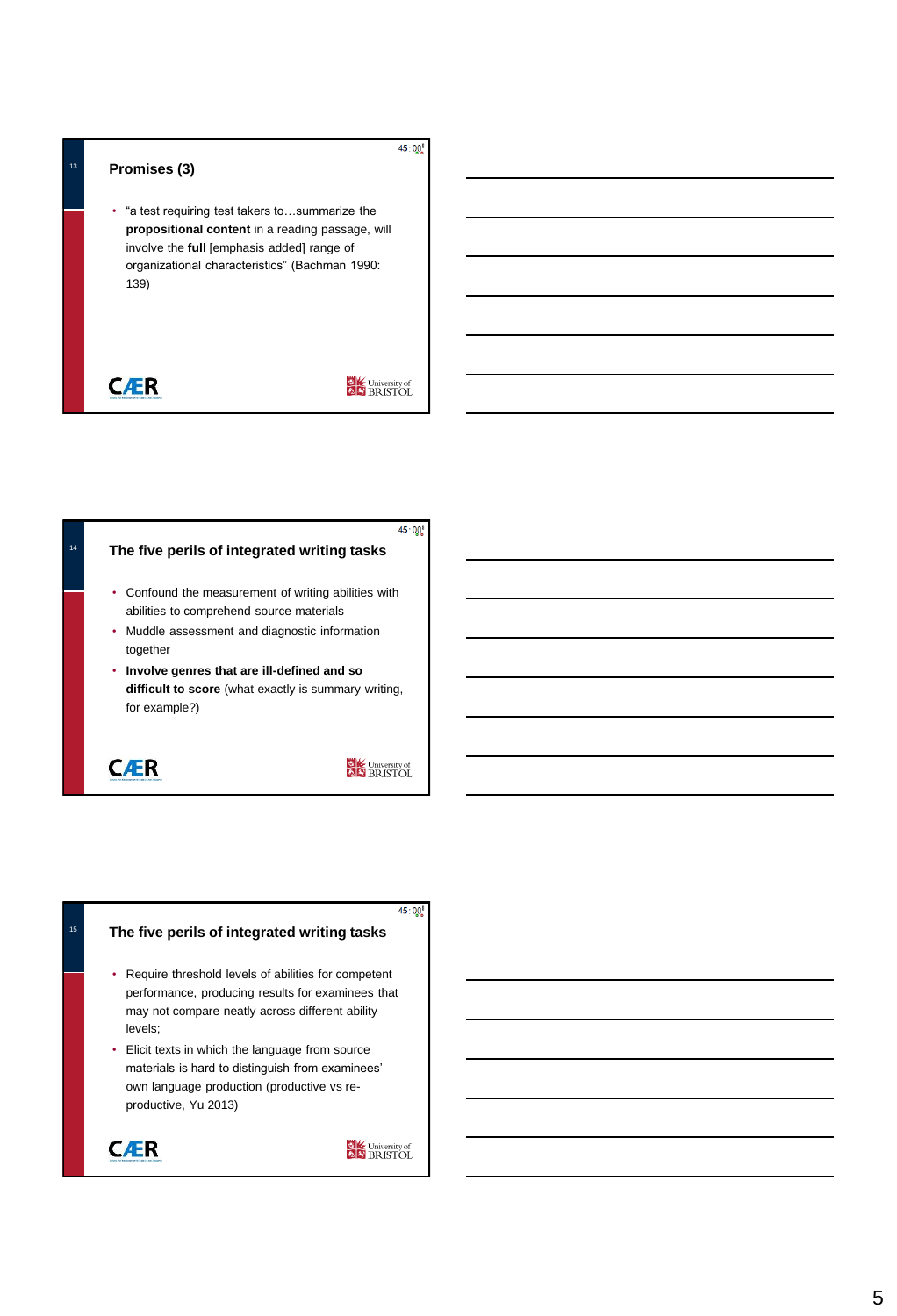

**CÆR** 

| Read the passage below and summarize it using one sentence. Type your response in the<br>box at the bottom of the screen. You have 10 minutes to finish this task. Your response will<br>be judged on the quality of your writing and on how well your response presents the key<br>points in the passage. |  |                                                                                                                                                                                                                                                                                                                                                                                                                                                                                                                                                                                                                                                                                                                                                                                         |  |  |
|------------------------------------------------------------------------------------------------------------------------------------------------------------------------------------------------------------------------------------------------------------------------------------------------------------|--|-----------------------------------------------------------------------------------------------------------------------------------------------------------------------------------------------------------------------------------------------------------------------------------------------------------------------------------------------------------------------------------------------------------------------------------------------------------------------------------------------------------------------------------------------------------------------------------------------------------------------------------------------------------------------------------------------------------------------------------------------------------------------------------------|--|--|
|                                                                                                                                                                                                                                                                                                            |  | Uust-in-Time' is a method of manufacturing products which aims to minimise production time,<br>production costs, and the amount of stock held in the factory. Raw materials and supplies arrive<br>at the factory as they are required, and consequently there is very little stock sitting idle at any one<br>time. Each stage of the production process finishes just before the next stage is due to<br>commence and therefore the lead-time is significantly reduced. With a 'just-in-time' production<br>system, the level of production is related to the demand for the output (i.e. the number of orders)<br>rather than simply producing finished goods and waiting for orders. This means that raw<br>materials and stock only need to be ordered from suppliers as required. |  |  |
|                                                                                                                                                                                                                                                                                                            |  |                                                                                                                                                                                                                                                                                                                                                                                                                                                                                                                                                                                                                                                                                                                                                                                         |  |  |
| Just in time is                                                                                                                                                                                                                                                                                            |  |                                                                                                                                                                                                                                                                                                                                                                                                                                                                                                                                                                                                                                                                                                                                                                                         |  |  |





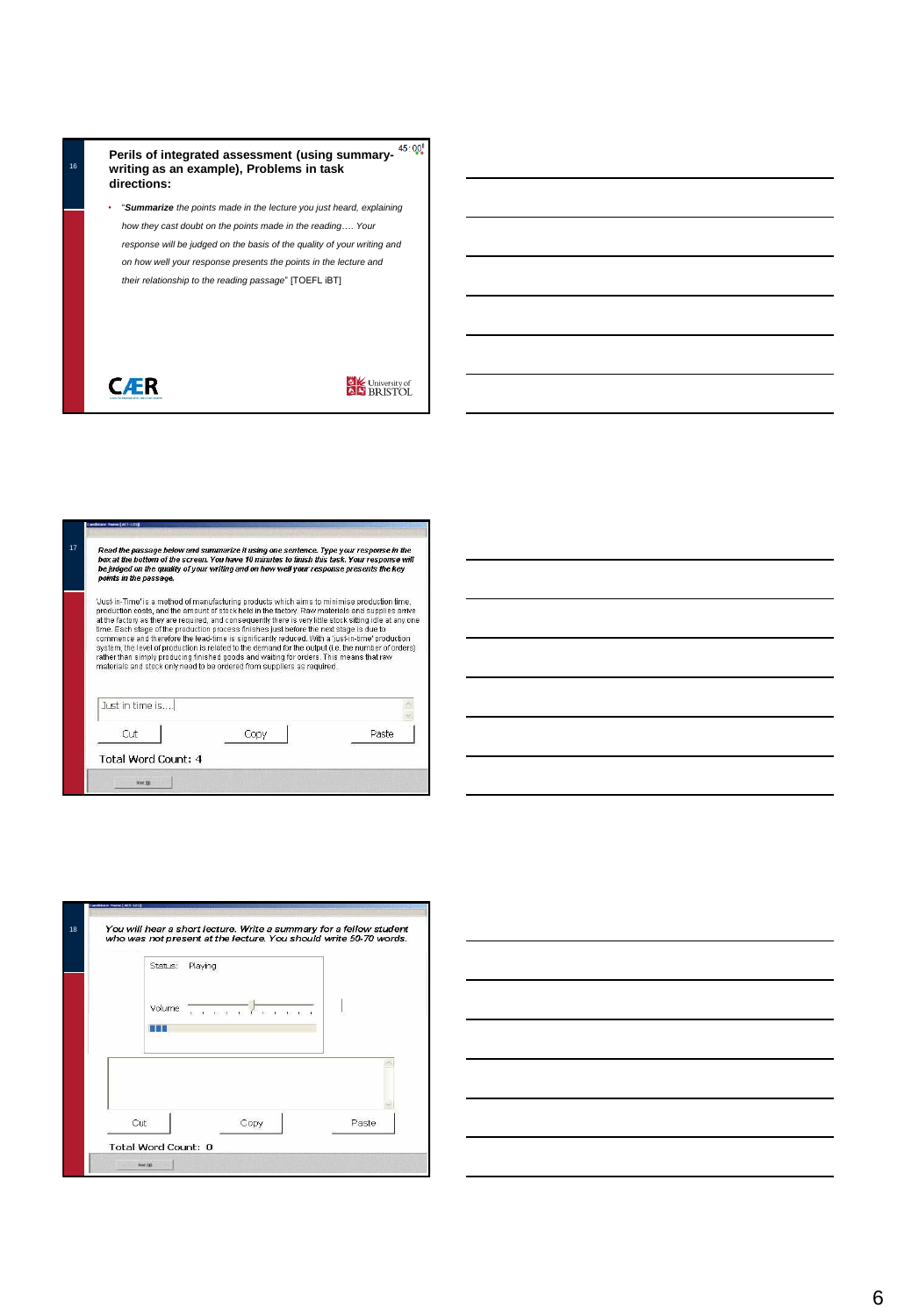|                                                                                                                                                                                                                                                                 | Status:                                                                                                                                                                                                                                                                      |  |  |
|-----------------------------------------------------------------------------------------------------------------------------------------------------------------------------------------------------------------------------------------------------------------|------------------------------------------------------------------------------------------------------------------------------------------------------------------------------------------------------------------------------------------------------------------------------|--|--|
|                                                                                                                                                                                                                                                                 | . 7 <i>.</i><br>Volume                                                                                                                                                                                                                                                       |  |  |
|                                                                                                                                                                                                                                                                 |                                                                                                                                                                                                                                                                              |  |  |
|                                                                                                                                                                                                                                                                 | Recent research shows that when customers are dissatisfied with service or products, they usually<br>inform the company of their complaint. They tend to only talk about their negative experience with<br>others if the company doesn't respond to their initial complaint. |  |  |
| Recent research shows that nearly one third of dissatisfied customers will share a negative retail<br>e experience with someone else. Nearly half of the people surveyed said that they had avoided a<br>store due to another individual's negative experience. |                                                                                                                                                                                                                                                                              |  |  |
|                                                                                                                                                                                                                                                                 |                                                                                                                                                                                                                                                                              |  |  |









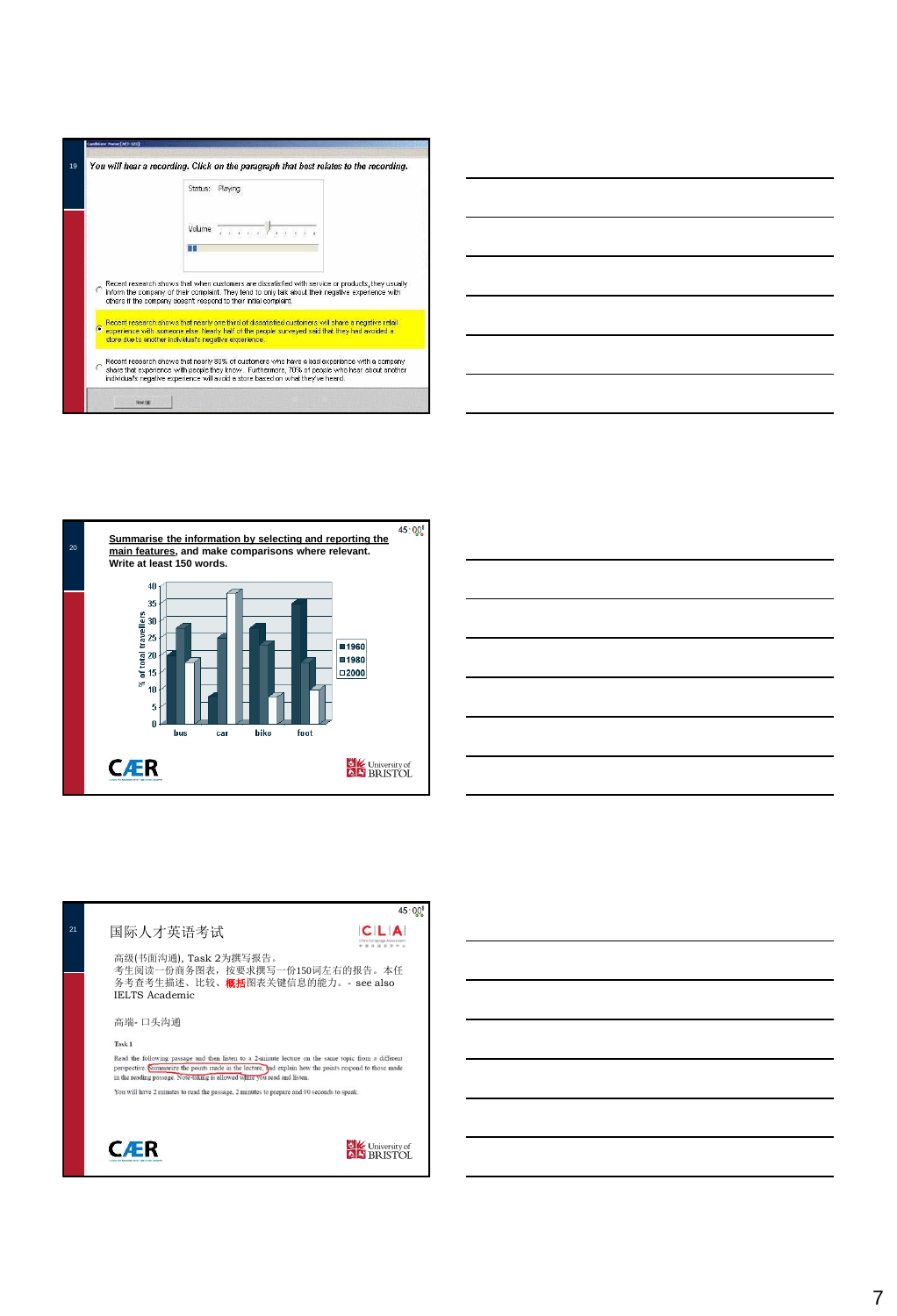#### <sup>22</sup> **What is a summary?**

- "**A serious problem in much of this literature, however, is the assumption that only one kind of summary exists**" (Ratteray 1985: 457).
- **sequential summaries** that retain the original order in which information was presented (including *abstract*, *précis*, *secretarial minutes*, *abridged digest*) and
- **synthesizing summaries** that alter this sequence to achieve specific objectives (including *locational digest*, *restructuring digest* and *review*).



University of



- ensure that test takers know exactly what kind of summary [integrated tasks] they are expected to produce and what to include and not to include in the summary. We can't just tell test takers to "**summarize it**". (or use the source texts)
- It's imperative for item writers and teachers to take into account the various factors that can contribute to summarization performance. [integrated tasks]

**CÆR** 

University of

 $45:00^{8}$ 

#### **Transparency in task directions and assessment criteria (2)**

- Summarization [integrated writing tasks] may well be a unique construct, it's important to employ parameters or indicators different from and additional to those for independent writings in order to better measure the quality of a summary in both automatic evaluation systems and marking schemes for human raters.
- Differences in terms of "productive language" between independent and integrated writings (= *re*productive) – a major concern (copy-paste vs) creativity in writing)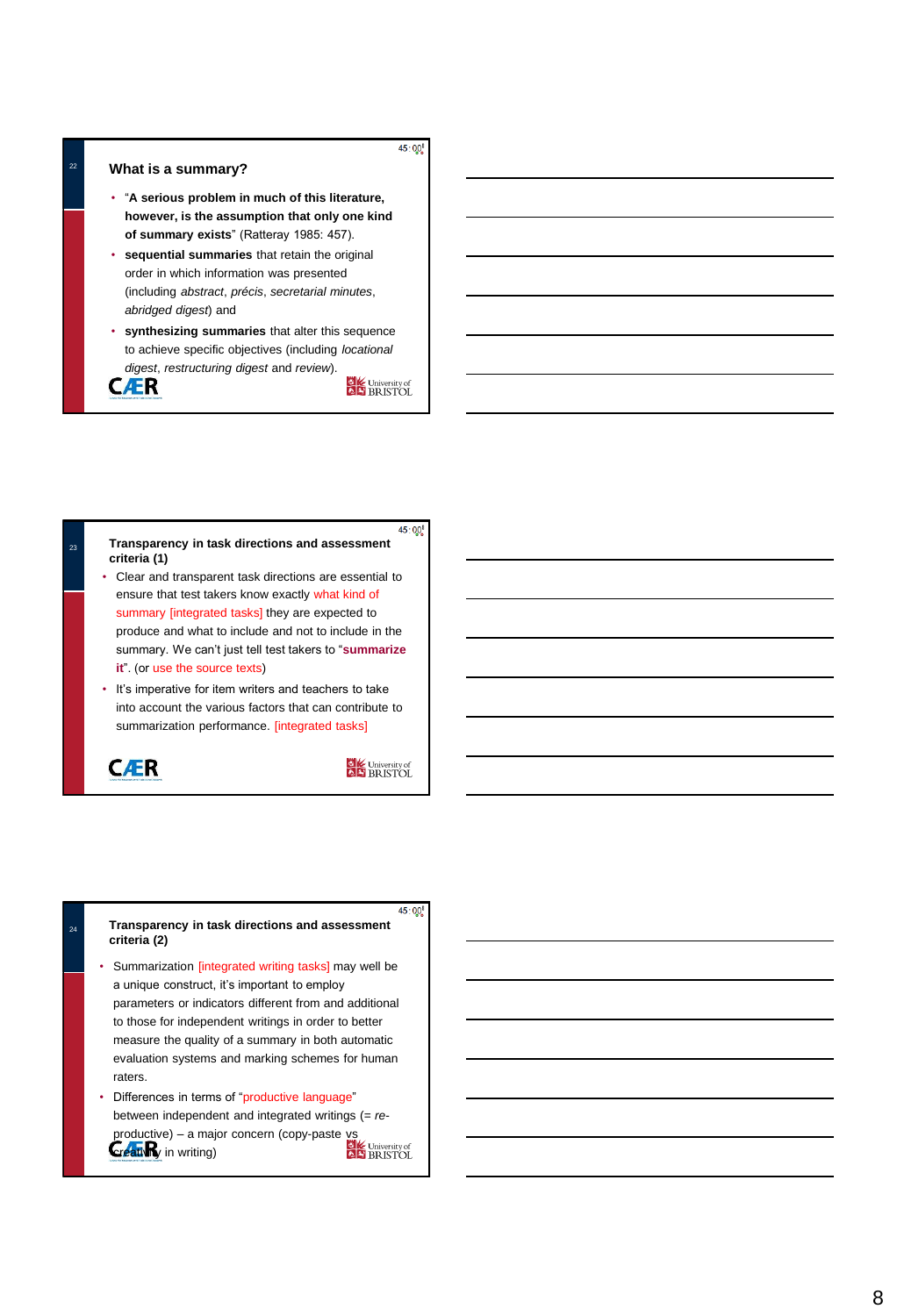#### $45:00^{8}$ **Current focuses/trends of research on integrated language assessment tasks (1)**

- Compare the differences in students' performance between independent and integrated tasks
- the processes or strategies used by test takers during the integrated tasks (writing and speaking)
- Analyse the discourse features of written or spoken texts produced in literal and critical summaries of source materials (listening and/or reading), e.g., use of source texts, intertextuality,
- Role of reading and writing proficiency in integrated Ctask **Refformance** University of

#### $45:00^{8}$ **Current focuses/trends of research on integrated language assessment tasks (2)**

- Instructors or raters' perceptions of integrated tasks
- Integrated assessment for diagnostic values
- Comparing L1 and L2 integrated tasks (Zhu, Li, Yu, et al. 2016; and Zhu & Yu research in progress funded by UGC HK), task performance, and cognitive processing

**CÆR** 

27

University of

 $45:00^{8}$ 

#### **Call for collective effort and holistic approach: a series of questions**

- **Conceptualisation of integrated assessment**: What can be counted as "integrated assessment" tasks? What does integrated-ness mean? With what reference point do we define integrated-ness?
- **INPUT SOURCES**: What are the differential impacts of the features of the source input (e.g., visuals, audios, texts, graphs, paper-based or computer-delivered) on task performance?

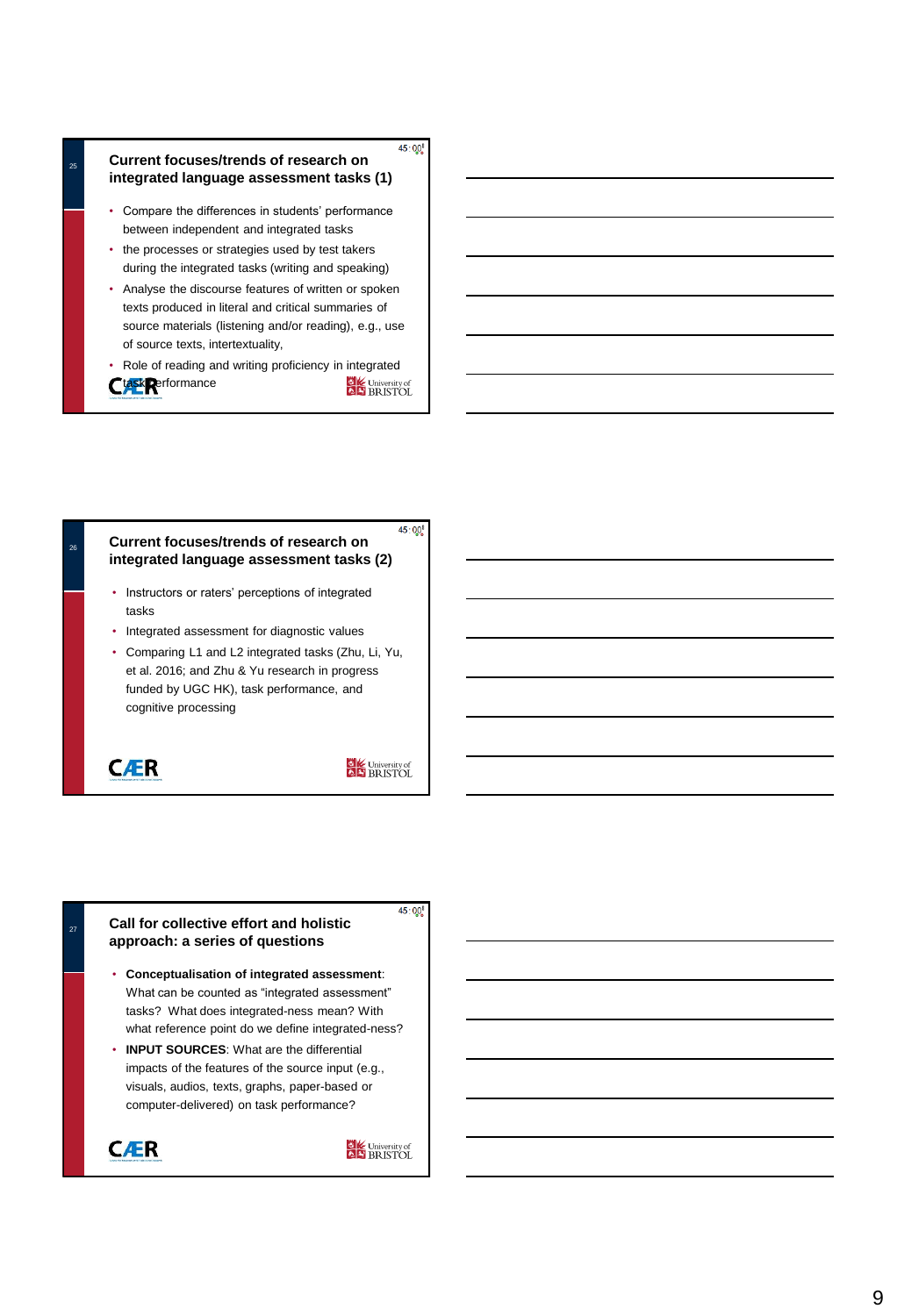#### $45:00^{8}$

#### • **FILTER PLANT**:

- What are the cognitive processes involved in completing integrated assessment tasks?
- What roles do test takers' characteristics (e.g., language and scientific skills, social, educational background, training experience, and interest in the source texts) play in their performance?

**CÆR** 



 $45:00^{8}$ 30• What are rater reactions to integrated tasks and rating scales, how do raters make decisions (Gebril & Plakans 2014) • How to develop rubrics (Chan et al. 2015) **CÆR** University of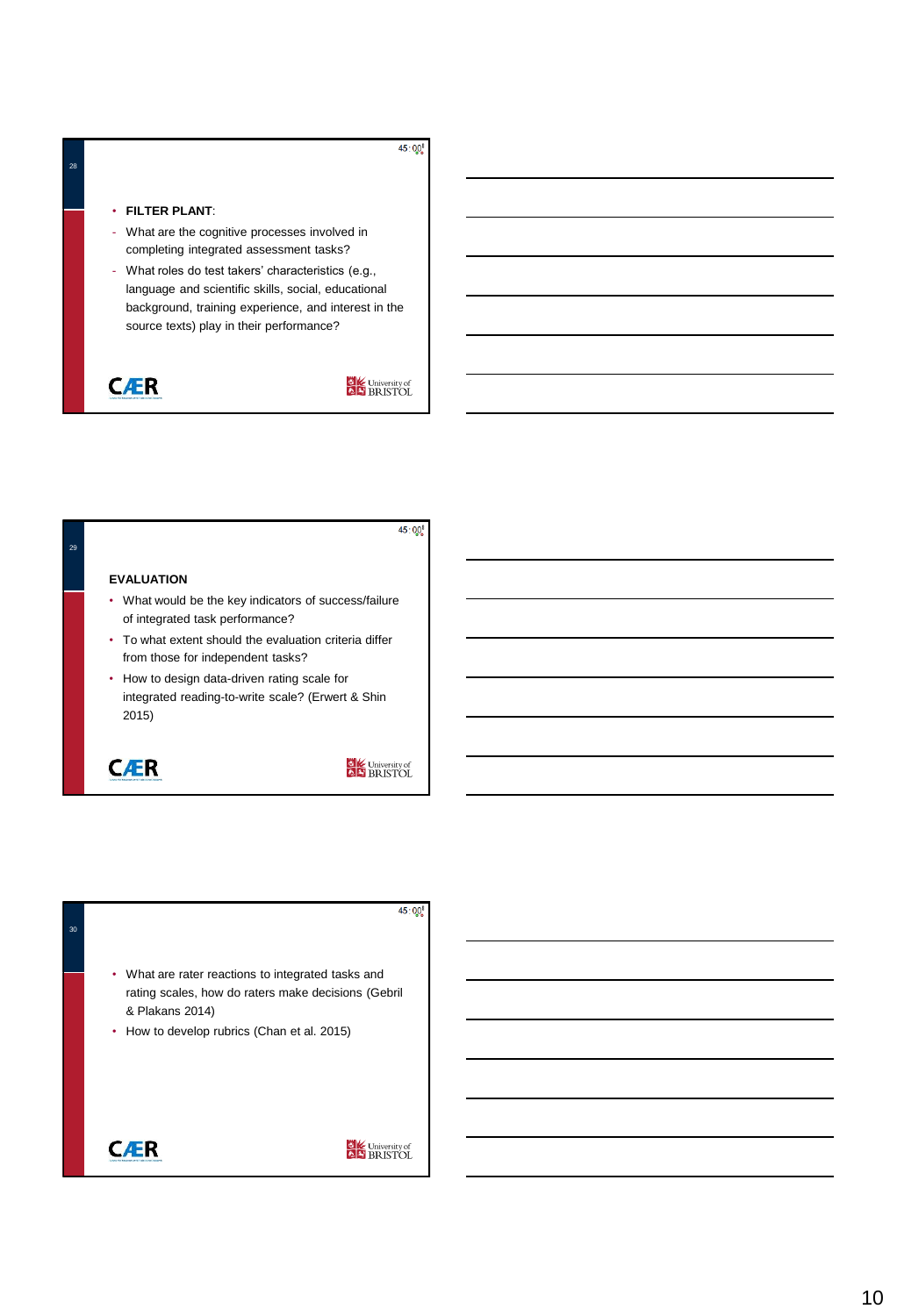#### $45:00^{8}$

- How do we operationalize the multidimensionality of integrated tasks from different perspectives, for different assessment purposes, users, test takers, and etc.?
- What are the practicality issues of implementing integrated assessment in large-scale tests, at design, administration and evaluation stages?

# **CÆR**

## University of



 $45:00^{8}$ 

- To what extent has **CEFR** (the scales of writing and speaking proficiency) reflected/incorporated "integrated assessment"?
- To what extent has **China Standards of English**  (the scales of writing and speaking proficiency) reflected/incorporated "integrated assessment"?
- To what extent can **TECHNOLOGY** help us better understand integrated assessment tasks?
- What are the synergies between EAP writing research and LANGUAGE TESTING research?



33